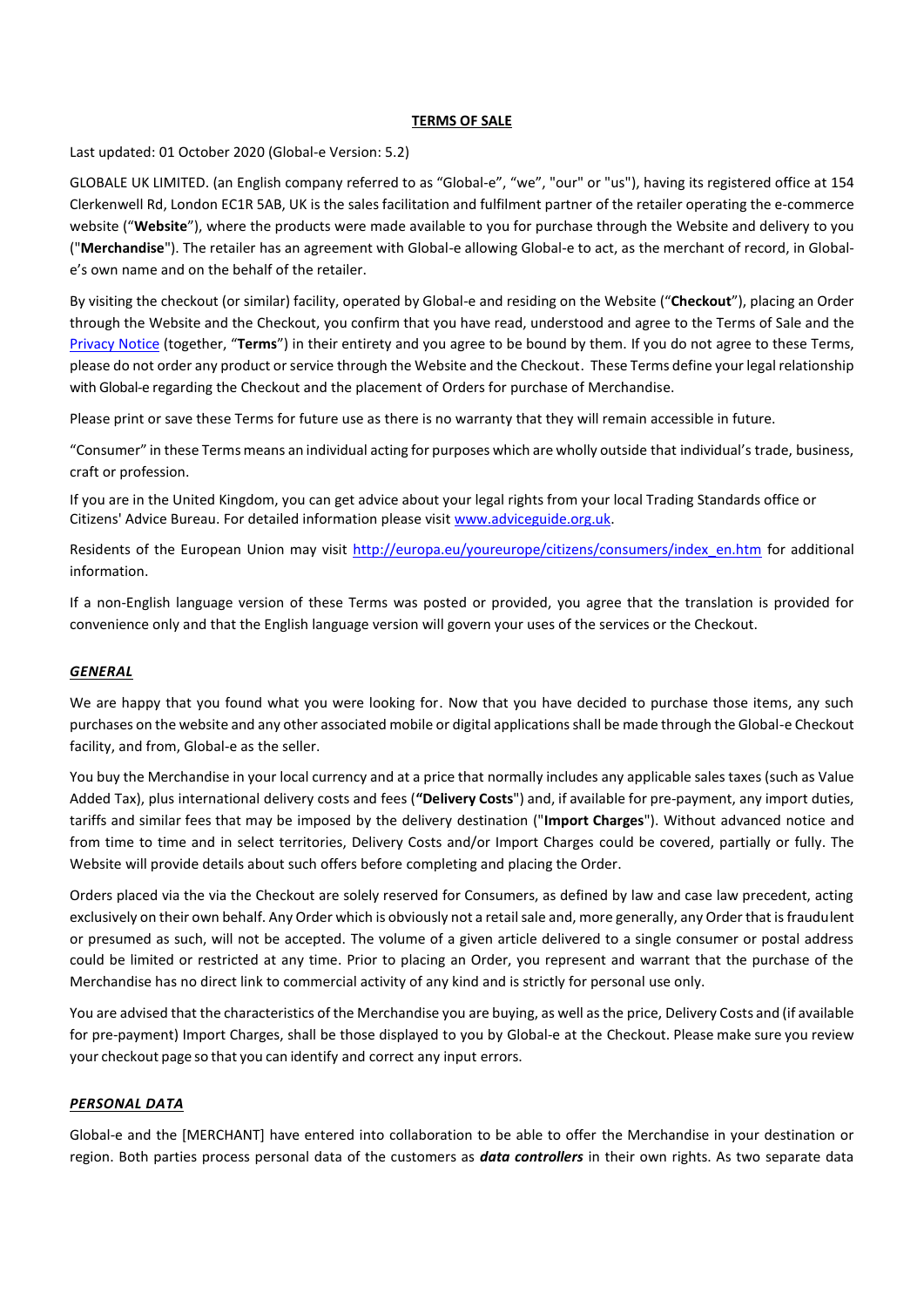controllers neither Global-e nor the retailer control the processing of your personal data by the other party.

You can read more about the processing of your personal data by Global-e in the privacy policy available **here**. The privacy policy and additional provisions in these Terms govern the use of your personal data and use of cookies.

The retailer will also process your personal data to be able to ship the Merchandise ordered by you, to facilitate any Merchandise returns and to be able to provide customer service for you. They may also use your personal data for marketing purposes in accordance with applicable laws and subject to your consent if such is needed.

#### *BROWSING, CHECKOUT AND ACCEPTANCE OF ORDERS*

You place the Order for selected Merchandise by using the Checkout ordering process. This involves selecting the Merchandise, placing it in the shopping cart/basket and transmitting the order by clicking on the "*PAY AND PLACE ORDER*" button (orsimilar button) through the Checkout. This process permits you to check and amend any errors before making an order by using the "back" button.

To place an Order, you must be at least at the age legally required under local law where you are resident to bind yourself legally to these Terms. By doing so, you confirm that you meet this requirement.

Once you have placed your Order, it will be acknowledged via an email which will contain the relevant details of your Order. Please note, this does not constitute Global-e's acceptance of your Order to buy the Merchandise – it only constitutes an acknowledgement of your Order. Your Order is not accepted (and therefore no commitment is made to provide you with the Merchandise), and no contract for the sale of such Merchandise shall come into effect, until your Order is specifically accepted and a confirmation email is sent ("**Order Confirmation**").

If the payment method you selected at Checkout supports an authorization mechanism (e.g. most credit/debit cards), then when you place your Order the applicable amount will only be authorized. You will be charged only after the Merchandise has been dispatched to you, unless the Order is a 'pre-order' or a similar type of order, in which case the charge could be made even before the Merchandise has been dispatched, depending on the particulars of the pre-ordered Merchandise. If the payment method you selected does not support authorization mechanism, the charge will be immediate upon placing the Order (or such other timing set by that specific payment method you used, if applicable). Please note that you will be charged the full Order amount even if the Order is dispatched in parts. Where Paypal/PayPal Express is offered as a payment method, the full amount of your purchase may be taken immediately following the placement of your Order. Pre-Payment shall not affect your legal rights under these Terms (including for example any right of refund). If shipping, delivery or fulfilment obligations cannot be performed (subject to these Terms), you will be notified via email and a refund of the pre-payment will be made without delay.

Appropriate efforts to process and fulfil any Order as quickly as possible. However, your Order may be declined, upon notice to you if: (a) the Merchandise is unavailable (in which case, if the payment was processed, Global-e will refund you in accordance with these Terms); or (b) Global-e is unable to verify the payment information you provided.

Global-e may, if it suspects someone's identity, address, email address and/or payment information is being used fraudulently or in an unauthorized manner, also require additional verifications or information before accepting any Order.

Global-e is under a legal duty to supply Merchandise that is in conformity with the contract. Furthermore, nothing in these Terms affects consumers legal rights in relation to Merchandise that is not in conformity with the contract, whether because they are faulty, not as described or otherwise.

You are advised that there may be minor differences between the actual Merchandise and the way that it appears on the Website, e.g., in relation to appearance / color / texture / finish. The labelling or packaging of the Merchandise may differ from the images of these which you see on the Website.

Quantity limits may apply in relation to Orders for certain products. Orders exceeding a certain number of authorized products could be refused at any moment in time, without prior notice.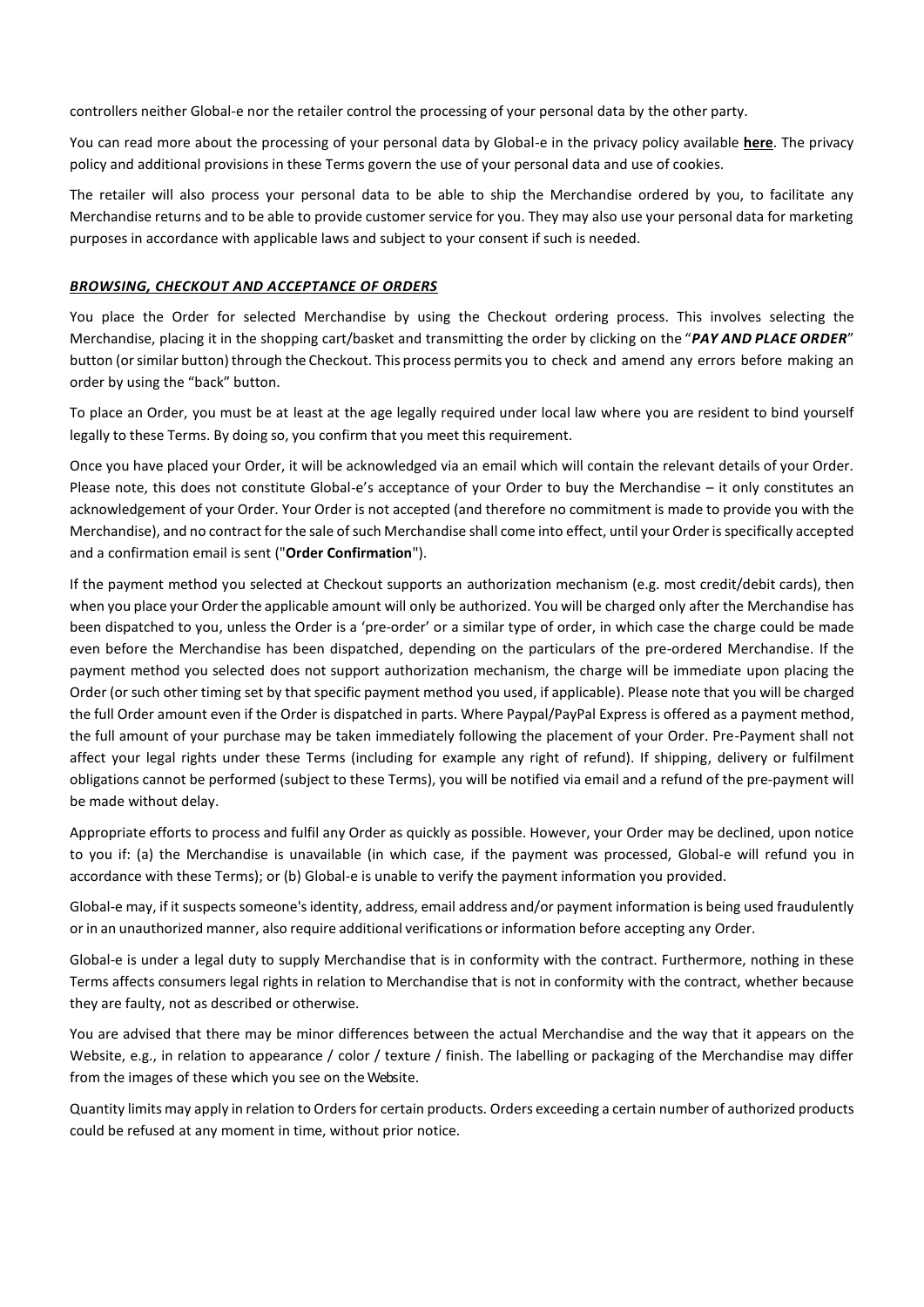## *EXCHANGE RATE*

Exchange rates may be set and updated regularly, and you acknowledge that such updates may affect Merchandise pricing on the Checkout. You will be charged according to the applicable exchange rate at the time you actually make your Order via the Checkout as displayed on the Checkout.

## *TITLE; OWNERSHIP OF AND RISK IN MERCHANDISE; IMPORTER OF RECORD*

Title to, and ownership of the Merchandise you order shall pass in accordance with these Terms, in the dispatch country before export (where the contract for the sale of Merchandise is concluded).

The title to and ownership of the Merchandise ordered is passed to you the moment the Merchandise is dispatched to you (provided you have made full payment of the Merchandise price plus delivery charges and any other charges payable under these Terms, as applicable).

Risk of damage or loss to the Merchandise passes to you on delivery to you or to somebody identified by you to carry or take possession of the Merchandise on your behalf.

You will be considered the *importer of record*' of the Merchandise, and Global-e (or someone on its behalf) will only be facilitating the importation on your behalf as your agent. You are responsible for assuring that the product can be lawfully imported to the destination, and you therefore need to comply with all applicable laws, regulations, certifications and rules of the destination into which you import the Merchandise. Please note the standard for using the Merchandise in the destination BEFORE ordering. Merchandise ordered to a territory with different standards cannot be returned for this reason and Global-e accepts no liability for any circumstances which may arise for purchasing an item without the correct standards for your territory.

Please note that documentation such as user manuals, product care and handling instructions and safety warnings may not be in your language; you may not have available manufacturer's or other service options for the Merchandise or parts thereof; the Merchandise (and accompanying materials) may not be designed in accordance with the standards of the destination to which you order, product regulations, specifications or labelled in accordance with the requirements applicable in the destination or in your or the destination language; if the Merchandise are powered, that may not conform to the destination power parameters such as voltage or other electrical standards (for example you may need to use an adapter to charge your product.

You agree that you will not re-export or re-sell any Merchandise purchased by you via the Checkout.

# *FULFILMENT, HANDLING AND DELIVERY OF ORDERS*

You acknowledge and agree that Global-e or one of its third-party fulfilment services providers acting on its behalf, including the retailer (each a "*Fulfilment Provider*") may handle the delivery and fulfilment of your Order, and that Global-e has sole discretion as to the Fulfilment Provider it chooses to use.

Not all Merchandise can be delivered anywhere (due to limitationsimposed on the Merchandise or by the destination) but the Checkout will not permit you to submit your Order if the Merchandise cannot be delivered to your specified address.

Delivery will be complete when the Merchandise will be delivered to the address which you specify when ordering (that may include the port of entrance to the destination as specified on the Checkout, in case you have selected not to pre-pay customs duties).

Different parts of your order may be delivered on different dates. Unless otherwise stated, and subject to applicable laws, delivery dates given on Checkout (or on the webstore) are estimates only. Your order will be fulfilled by the delivery date set out in the Order Confirmation or, if no delivery date is specified, then within 30 days after the date of the Order Confirmation, unless there are exceptional circumstances (pre-order for example). Delivery timeframes are affected by your delivery address and the delivery method selected. Global-e is unable to specify an exact delivery date and time.

Global-e has no liability for any losses arising from delay in delivery to the extent that this is due to circumstances beyond its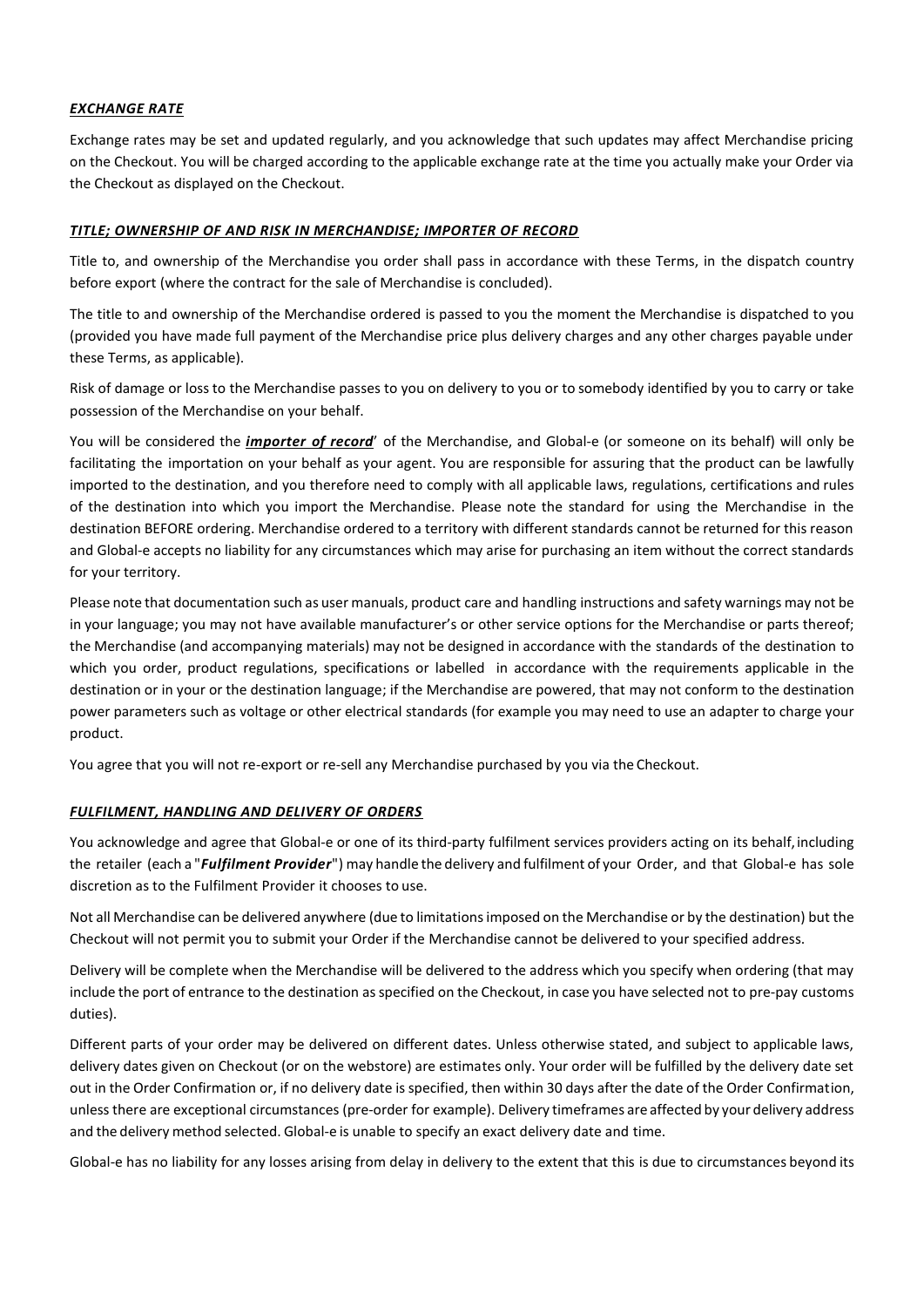reasonable control and where Global-e could not have taken reasonable steps to deal with the delay. For example, delays resulting from customs clearance procedures or other actions of relevant authorities are generally outside Global-e control, or delays resulting directly from your actions or omissions.

If you receive notification of an unsuccessful attempted delivery, it is your responsibility to use the details provided to contact the delivery company to arrange re-delivery. If you have selected a delivery method that does not require a delivery to be signed for and nobody is available to receive the Merchandise, we reserve the right to leave them at the doorstep, hall or reception as available.

### *PAYMENT METHODS*

You may pay with the payment methods specified at Checkout. The availability of such payment methods is dependent on your geographical location. When being charged, the descriptor you willsee shall include Global-e identified as 'Global-e' and will substantially look like this: \*\*Global-e//merchant\*\* or \*\*Global-e//Merchant\*\*.

You acknowledge and agree that: (i) you will be charged by Global-e or one of its third party payment processors ("**Payment Processor**"), through the payment method you have selected at Checkout for such Order and such other amounts payable under these Terms that may be due in connection with the Order; (ii) you will provide valid and current information about yourself; (iii) Global-e may use the tools, software or services of Payment Processors to process transactions on its behalf; and (iv) you may be charged bank or credit/debit card issuer with additional fees (such as foreign transaction fee or cross border fee) or surcharges imposed by your bank or credit/debit card issuer, and those are not Global-e charges or fees, and Global-e has no control over this nor does Global-e have any way to mitigate this, as this is purely up to the relationship and commercial terms between you and your bank or credit/debit card issuer, and Global-e also has no way of knowing in advance whether you will be charged such fees or surcharges, as each bank and credit/debit card issuer has its own policy, and Global-e commitment is to acquire the amount set at Checkout in your local currency.

Depending on your geography, payment may be routed through Global-e Australia Pty Ltd., Global-e's affiliate.

**Payment by Invoice with Klarna**: In cooperation with Klarna and in certain jurisdictions only, you may be offered the opportunity to purchase goods using Klarna as a payment method. The terms and conditions which will apply to payment by Invoice with Klarna can be found here, noting that German (not English) is the governing and binding language of such terms and conditions. Eligibility for use of the Klarna invoicing payment method will be determined by Klarna in their sole discretion and Global-e accept no liability in respect of your use of Klarna as a payment method. Where you choose to purchase your goods using payment by invoice with Klarna, you will be sharing your personal data with Klarna and the terms of Klarna privacy policy shall apply to their use of your personal information. Global-e shall have no responsibility for their use of your personal data.

Global-e will process your payment for the Merchandise. Global-e will take reasonable care to keep the details of your order and payment secure, but (in the absence of material negligence) Global-e cannot be held liable for any loss you may suffer if a third party procures unauthorized access to any data you provide when accessing or ordering from the Website.

### *IMPORT CHARGES*

For certain delivery destinations and/or Merchandise, you may be offered the option to pre-pay applicable Import Charges, which will then be calculated and added or included in the final price when you place the Order. In certain cases, the price of the Merchandise may already be inclusive of Import Charges.

In the event that the option to pre-pay applicable Import Charges is available for you and you choose to pre-pay such Import Charges, or if the Import Charges were already included in the price of the Merchandise, your final price will be fully guaranteed, and the actual Import Charges will be paid on your behalf to the applicable authorities, as determined by your delivery destination upon import of your Order.

Global-e may contract with a local licensed customs broker in the destination. Agreement to these Terms serve as an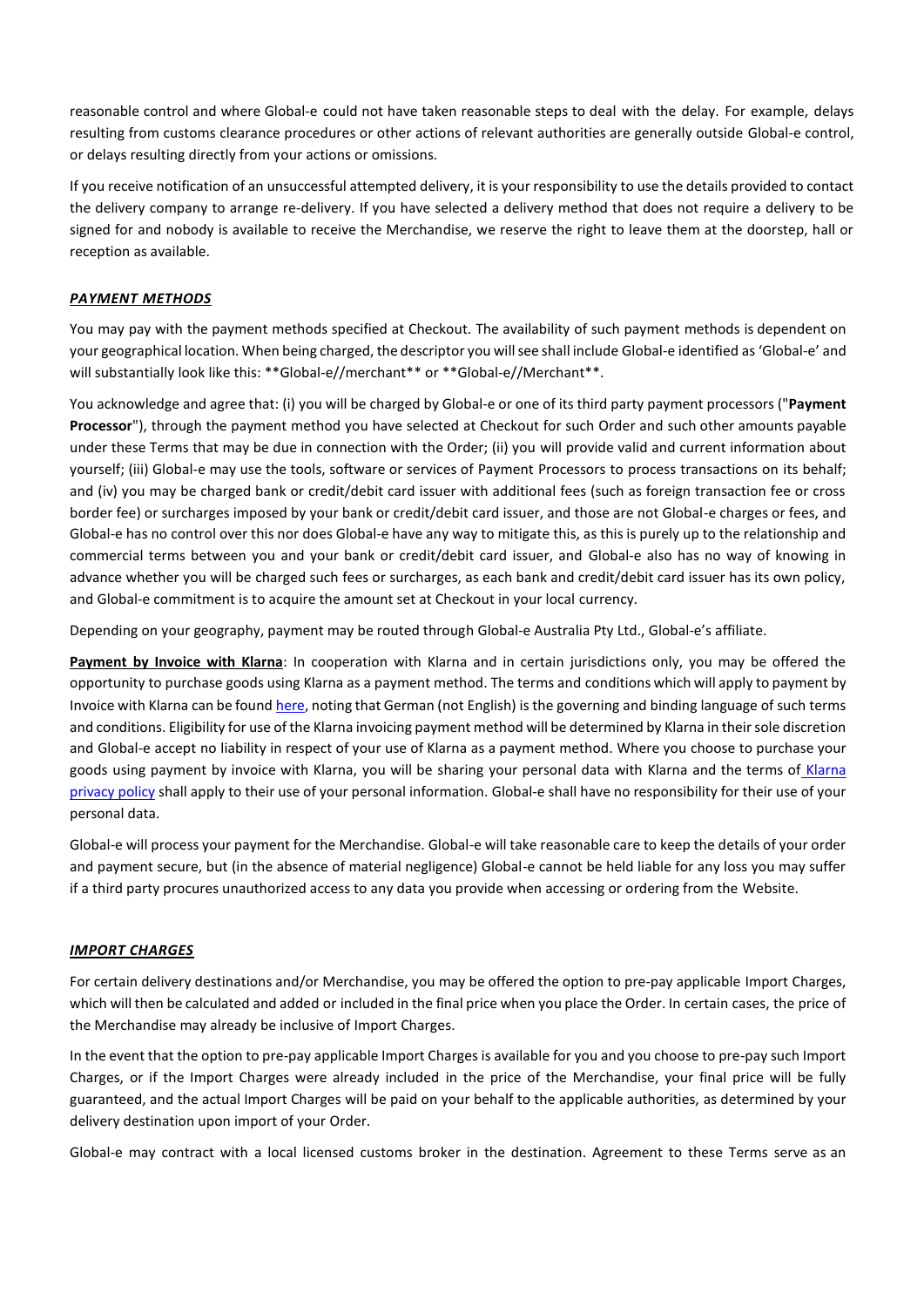authorization for the applicable customs broker to act as your agent to: (a) conduct transactions with the local applicable authority, (b) complete, submit and execute related documents on your behalf in connection with the import of Merchandise in your Order, (c) facilitate the payment of applicable Import Charges; and (d) if applicable, return such Merchandise to Global-e or directly to the retailer (subject to these Terms). However, you acknowledge that, in the case of a return of Merchandise, you (and not Global-e or anyone on its behalf) will be fully responsible for claiming back such Import Charges from the applicable tax authority, to the extent possible, and Global-e shall have no responsibility or liability in connection with such claim.

You may decide not to pre-pay the Import Charges at Checkout, orthe option to pre-pay Import Charges may not be available for your delivery destination or the Merchandise. In such cases (i.e. where pre-pay doesn't apply): (a) you are advised that the amount of Import Charges displayed under the pre-pay option on the Checkout may not reflect the actual Import Charges payable by you as determined by your delivery destination's relevant authority, which may be more or less than such estimate; and (b) you will be fully responsible for paying all applicable Import Charges directly to the relevant authority (and for reclaiming them in the event of a cancellation or return or a return of Merchandise, to the extent permitted in the these Terms) as determined by the authorities of the delivery destination, and Global-e shall have no responsibility or liability in connection with the foregoing. Moreover, if you fail to pay Import Charges without reasonable reason causing the liability to fall on us or the carrier, the liability amount of Import Charges may be deducted from any refund or other amounts you may claim.

If you elected not to pre-pay Import Charges, or failed to pay Import Charges, or refused to accept Merchandise not in accordance with a due cancellation procedure under these Terms, in each case resulting with the Merchandise being returned or need to be returned, then you may be liable for the return delivery costs and may not be reimbursed orrefunded for delivery costs paid by you for making the delivery to you. Global-e may also charge you with additional direct or indirect charges resulting from said failure or refusal. Global-e may, if that is in accordance with these Terms, reimburse and refund you for the cost of the Merchandise, but not the import charges which may or may not be reimbursable by the relevant authority.

# *CONSUMER CANCELLATION RIGHTS – EUROPEAN ECONOMIC AREA (EEA) ONLY*

If you are a "Consumer" and a resident of a member state of the European Union or Iceland, Liechtenstein, or Norway ("**EEA**"), you have a "cooling-off" right to cancel your Order subject to the provisions set out below. This right is not affected by any separate returns policy in these Terms.

The "cooling-off" cancellation period will expire after 14 days after the day of delivery.

To exercise the right to cancel, you must inform Global-e of your decision to cancel your Order by a clear statement (made through the help center portal available here. To meet the cancellation deadline, it is sufficient for you to send your communication concerning your exercise of the right to cancel before the cancellation period has expired.

There is NO right to cancel Orders for goods made to your specifications or which are clearly personalized. There are other types of supply that are not eligible for cancellation such as fragrances, sealed goods (such as DVDs or audio devices or goods liable to deteriorate or expire rapidly.

Only the buyer will be entitled to receive a refund of the purchase price. In no event will a person who has received the product as a gift be entitled to receive a refund. If you are a Gift Recipient and wish to return a product, please contact us to discuss your options.

- If you do have the right to cancel, the following instructions apply:
- If you duly cancel, you will be reimbursed the amounts received from you, including the Delivery Costs where you are charged (except for the supplementary costs arising if you chose a type of delivery other than the least expensive type of standard delivery offered by us).
- Deduction could be made from the reimbursement for loss in value of any goods supplied, if the loss is the result of handling by you beyond what is necessary to establish the nature, characteristics and functioning of the goods.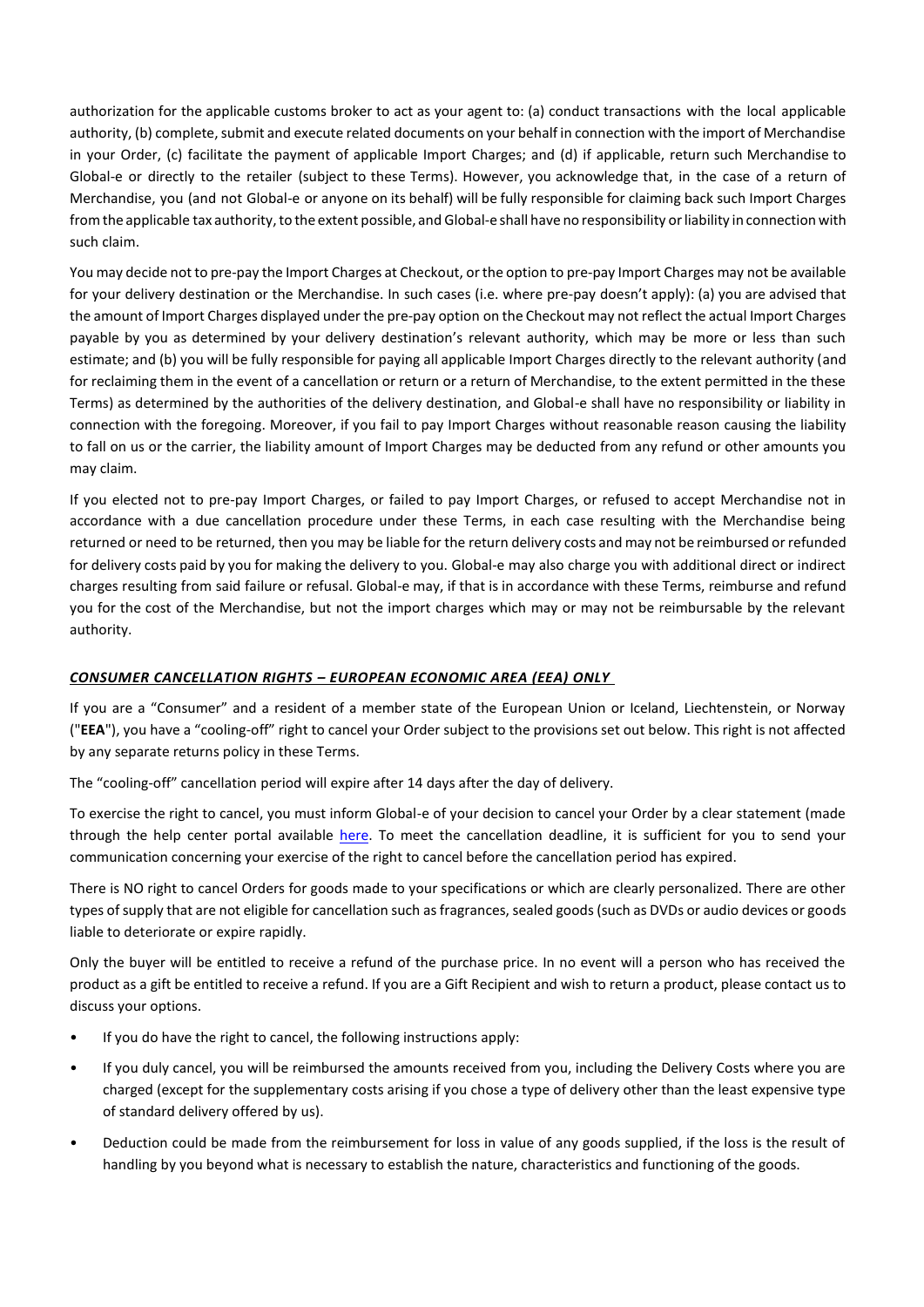- Refund will be made within 14 days from receipt of your cancellation, but that can be delayed if the Merchandise was not received back or you failed to provide evidence that you have returned the Merchandise. Reimbursement will be made using the same means of payment as you used for the initial transaction, unless we have expressly agreed otherwise.
- Depending on your geography, when payment was routed through Global-e Australia Pty Ltd., our affiliate, refund shall be made accordingly.
- You shall send back the goods or hand them over as per the instructions provided to you through the help center portal (available here https://www.service.global-e.com) when you make your request. You must act without undue delay and in any event not later than 14 days from the day on which you communicate your cancellation of the contract. The deadline is met if you send back the goods before the period of 14 days has expired.

You will bear the direct cost of returning the goods.

## *RETURNS POLICY (ALL CUSTOMERS, EXCLUDING FAULTY AND PERSONALIZED MERCHANDISE)*

This Returns Policy applies to all customers. This policy does not apply to faulty or personalized Merchandise.

It is in addition to, and does not affect, the separate legal right of cancellation which is available only to EEA Consumers in some circumstances as explained above.

This Return Policy requires that:

- the Merchandise must be returned in a new and unused state, in perfect condition, with all protective or other materials in place and tags and stickers attached to them (if applicable), as well as with the original box / container, including all accessories and documents.
- All returns could be subject to strict quality control by Global-e or the retailer to ensure that the returned products satisfy these requirements. If the products do not meet such standards, the return could be refused, and the products will be returned to you (at your own cost).

Failure to comply with these Terms could give rise to refusal to accept the returned product and send it back to you, at your own cost.

*Unless otherwise is clearly instructed,* in order to return Merchandise, you must request from us a return merchandise authorization ("**RMA**") within 14 days if you are based in the European Union or if you are based in the rest of the world, within 30 days, from the **date the Order was placed** and ship the return Merchandise promptly upon receipt of the RMA.

Title and risk to the returned Merchandise will not be taken back or assumed until it physically arrives back to the returns facility.

From time to time, in select territories, the transportation costs of returning the goods may be covered on your behalf ("prepaid"). Such coverage (or the absence of it), will be indicated clearly on the Website before Checkout.

### **Return Procedure**

- If you wish to return Merchandise pursuant to these Terms, you must first contact Global-e through the help center portal available here (https://www.service.global-e.com) in order to obtain an RMA.
- You will then need to follow the instructions concerning return shipment, including an RMA number which you must include in the return package.
- Upon receipt of the returned Merchandise and confirmation that it has been returned in accordance with the applicable requirements, you will be reimbursed for the actual paid price of the returned Merchandise and such other fees, if applicable pursuant to these Terms.

If you have paid Import Charges in connection with your Order (either pre-paid at Checkout or paid upon receipt of the Order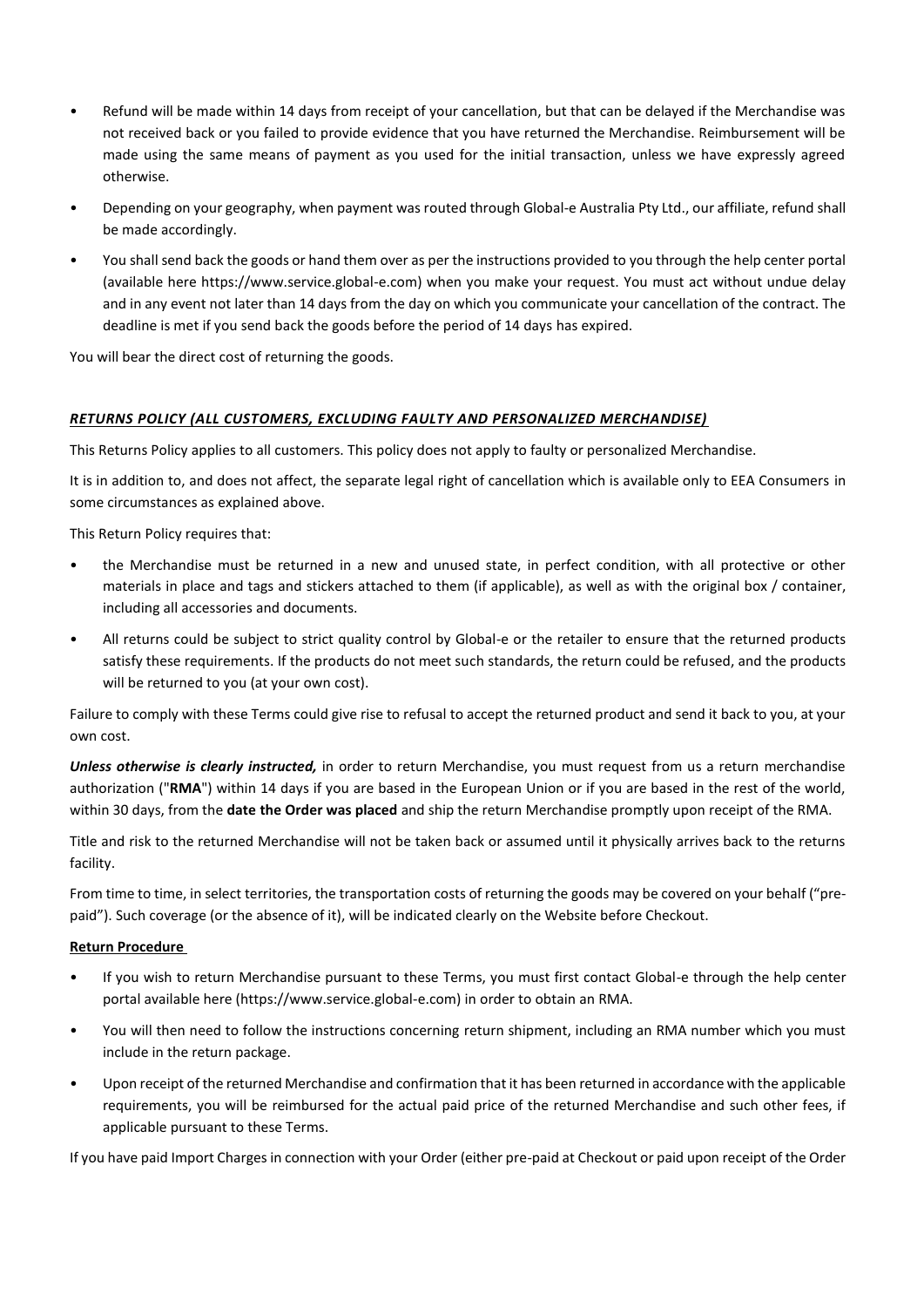directly to the applicable authority), you acknowledge that (a) you must seek reimbursement directly from the applicable authority in your destination, (b) it will be your sole responsibility to claim such Import Charges back from the applicable authority in your destination, and c) Global-e cannot guarantee that such claim will be successful. If you have pre-paid Import Charges, upon your written request Global-e may exert appropriate efforts to assist you in obtaining reimbursement of such Import Charges, and for such purpose you hereby give Global-e a power of attorney to act in your name to try and obtain such reimbursement (however this power of attorney is a guarantee that such reimbursement will be successful).

Any initial Delivery Costs paid by you in connection with the Order are reimbursable or refundable. However, any delivery and clearance costs incurred by you when returning Merchandise may not be eligible for reimbursement or refund other than in the event of defective Merchandise where you will be reimbursed for the cost of any delivery costs.

Return deliveries are at your risk and we therefore advise you to use a courier service offering a tracking number, and to take out adequate insurance to cover the cost of the goods in transit.

### *LIMITED WARRANTY; RETURNS POLICY FOR FAULTY MERCHANDISE*

If any Merchandise you order is damaged or faulty when delivered to you or has developed a fault, you may have one or more legal remedies available to you, depending on when you make us aware of the problem, in accordance with your legal rights. If you believe Merchandise was delivered damaged or faulty or has developed a fault, you should inform us assoon as possible, preferably in writing, giving your name, address and order reference. Nothing in this section affects your legal rights.

For Merchandise shipped internationally, please note that the warranty may not be valid in the destination, or you may have only limited warranty valid in the destination. If warranty is valid and not limited and if you reside in the EEA and you purchased your Merchandise in the EEA, the warranty period is two (2) years from the date of purchase. Consumersin some jurisdictions may have legal rights under applicable national legislation governing the sale of consumer goods, including, without limitation, national laws implementing EU directive 99/44. These rights are not affected by this limited warranty.

### *LIABILITY*

There are certain liabilities that we cannot exclude under applicable law. In particular, nothing in these Terms limits our (or as the case may be the retailer's) liability for personal injury or death caused by our negligence or our liability for fraud, or for breach of any term implied by applicable consumer rights legislation and which, by law, may not be limited or excluded. You might have certain rights as a consumer, including legal rights relating to faulty product(s). Nothing in these Terms will affect these legal rights

Subject to this, in no event there will be any liability for any of your business losses. Any liability, if so exists, shall not exceed the purchase price of the relevant Merchandise and is strictly limited to losses that were reasonably foreseeable. Losses are foreseeable where they could be contemplated by you and us at the time your Order is accepted by us.

Global-e and retailer will not be responsible for any loss or damages incurred by unauthorized use of your payment card on the Checkout, and Global-e and retailer are not responsible for notifying your card issuer or any law enforcement authority in these instances.

You must give Global-e and retailer a reasonable opportunity to remedy any matter for which they are liable before you incur any costs remedying the matter yourself.

It cannot be guaranteed that the Website will be uninterrupted or error-free and Global-e cannot guarantee that the Checkout will be uninterrupted or error-free. Global-e and retailer are entitled without notice and without liability to suspend the Website or the Checkout for repair, maintenance, improvement or other technical reason.

Global-e shall not be held liable, if and in so far as it cannot fulfil its obligations as a result of circumstances beyond its reasonable control and where it could not have taken appropriate steps to avoid such effects including third party telecommunication failures.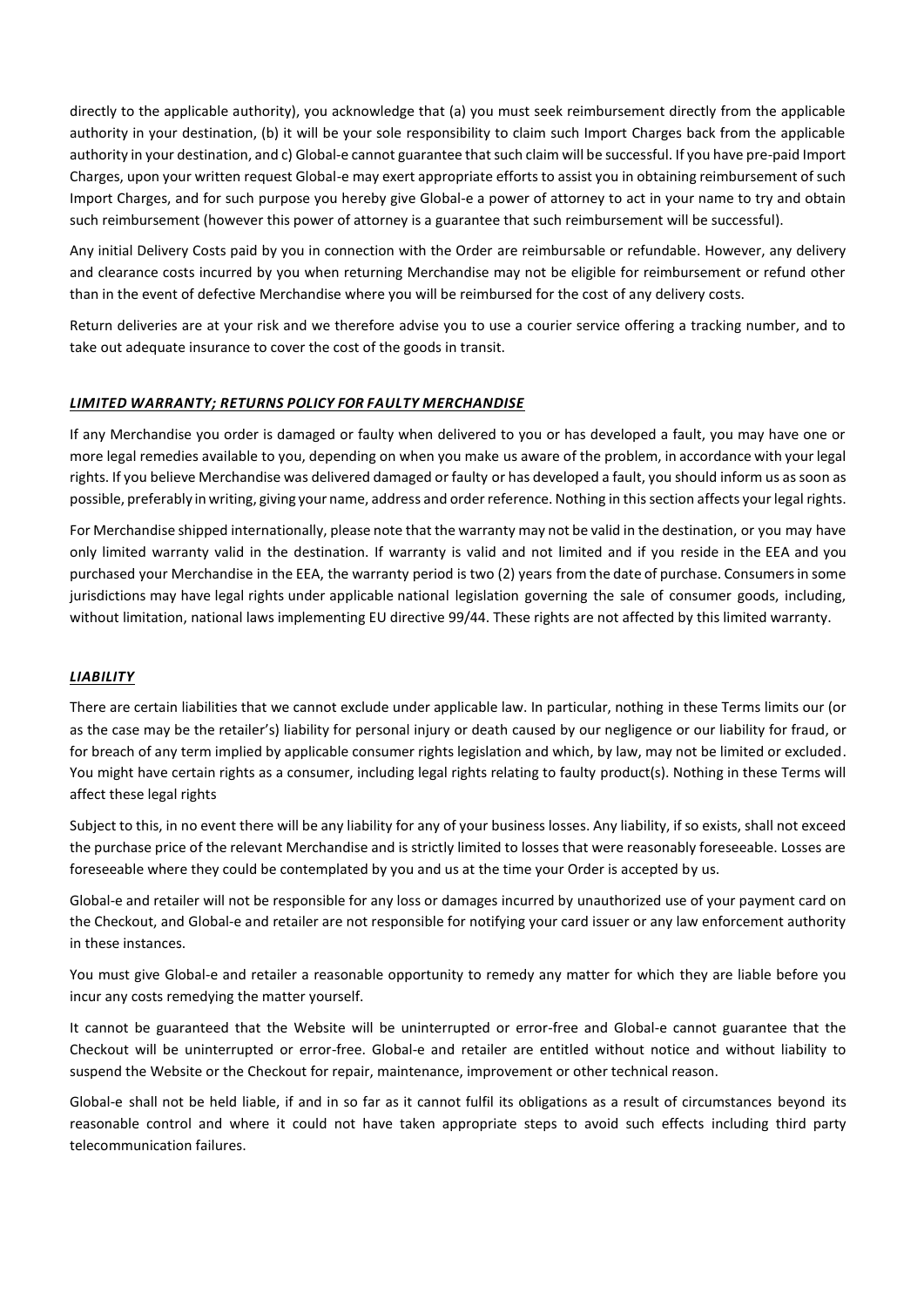### *INTELLECTUAL PROPERTY RIGHTS*

Any access or use of the Checkout for any reason other than your personal, non-commercial use is prohibited. You further acknowledge that any other use of the material and content of the Checkout is strictly prohibited and you agree not to (and agree not to assist or facilitate any third party to) copy, reproduce, transmit, publish, display, distribute, commercially exploit or create derivative works of such material and content.

Unless otherwise stated, the copyright and other intellectual property rights in the content on the Checkout are owned by Global-e or our licensors.

You may print off one copy and may download extracts of any page from this Checkout for non-commercial, personal use.

## *GOVERNING LAW AND DISPUTES*

These Terms are governed by the laws of England and Wales, or other applicable laws in case such laws prevail such laws.

You agree that any dispute between you and Global-e regarding these Terms or any Order will only be dealt with by the courts in England, except that if you live in a destination of the European Union, you can choose to bring legal proceedings either in your country.

The European Commission offers a platform for online dispute resolution (ODR) which provides information about alternative dispute resolution which may be of interest. Please refer to http://ec.europa.eu/consumers/odr/.

## *MISCELLANEOUS*

Communications will be made electronically by sending email or otherwise posting electronically.

If any provision or provisions of these Terms shall be held to be invalid, illegal or unenforceable, that provision shall be enforced to the fullest extent permitted by applicable law, and the validity, legality and enforceability of the remaining provisions shall not in any way be affected or impaired.

Headings used in these Terms are for information and not binding.

Any failure by either party to exercise or enforce any right or provision of these Terms does not mean this is a "waiver" (i.e. that it cannot be enforced later). If any part of these Terms is ineffective or unenforceable for any reason, then it will be replaced with a provision which as far as possible achieves the same thing and the rest of these Terms shall continue to apply. We may transfer these Terms to a third party, but this will not affect your rights or obligations. A person who is not a party to these Terms shall have no rights to enforce any term of these Terms except insofar as expressly stated otherwise.

Global-e and retailer reserve the right to access, read, preserve, and disclose any information obtained in connection with the Order, and your use of the Checkout, as Global-e reasonably believes is necessary to: (i) satisfy any applicable law, regulation, legal process, subpoena or governmental request, (ii) enforce these Terms, including to investigate potential violations of them, (iii) detect, prevent, or otherwise address fraud, security or technical issues, (iv) respond to your support requests, or (v) protect the rights, property or safety of Global-e, the retailer or the public.

The Checkout may contain links to third party websites or services that are not owned or controlled by Global-e. Global-e is not affiliated with, has no control over, and assume no responsibility for the content, privacy policies, or practices of, any third-party websites. You: (i) are solely responsible and liable for your use of and linking to third party websites and any content that you may send or post to a third-party website; and (ii) expressly release Global-e from any and all liability arising from your use of any third-party website. Accordingly, you are encouraged to read the terms and conditions and privacy policy of each third-party website that you may choose to visit.

Global-e reserves the right to modify these Terms at any time by posting the changes on the checkout or our site. Such change will take effect ten (10) days following the posting of the revised Terms, and your use of the Checkout after we have